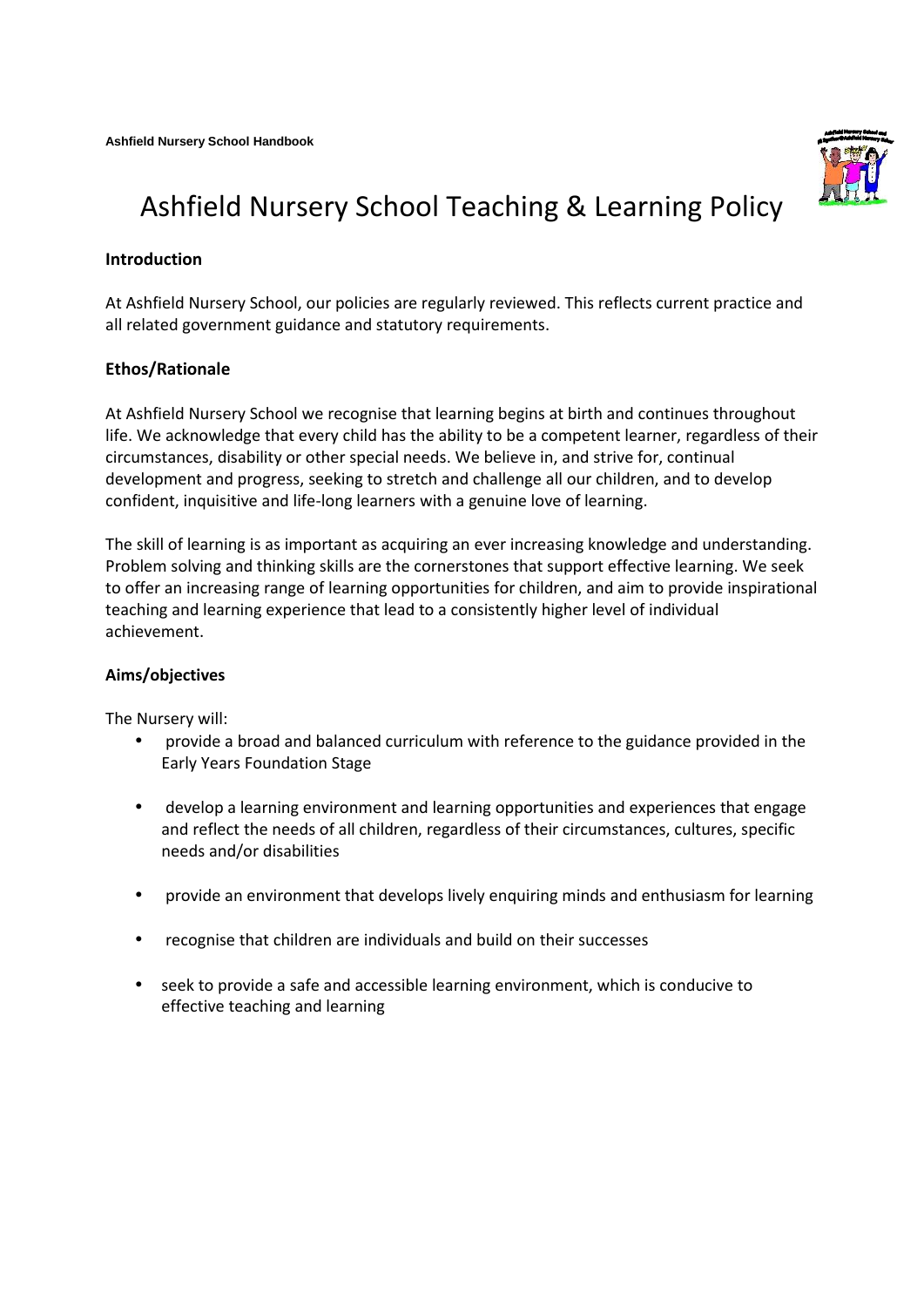- involve parents in their children's learning through termly Parent Consultations, Family Friday sessions, coffee mornings, newsletters and informative displays and literature
- cater for the needs of the whole child. We recognise the importance of catering for children's basic needs i.e. food, water, a stimulating and welcoming environment, and promote a healthy lifestyle through a daily routine which includes stimulating exercise to kick-start the day
- seek to broaden children's spiritual, moral, social and cultural awareness
- support children to develop, through example and explanation, a sense of responsibility, self-discipline and respect for themselves, one another, the nursery environment, and the local community
- ensure that children, staff, parents and carers, governors and the community feel a sense of belonging and ownership and take pride in the Centre

## **Learning**

We believe that learning is an active process and that children learn through meaningful and purposeful play and having fun. Everyone has their own individual learning style and we recognise the need to develop strategies that allow all children to learning in the ways that suits them best. Learning styles may be visual, auditory and/or kinaesthetic. Teaching styles at Ashfield Nursery School reflect the different ways in which people learn.

## **Learning Environment**

The importance we attach to an exciting, stimulating learning environment, both indoors and outdoors is reflective of the ethos of the Nursery, and its aims and shared values. A stimulating environment sets the climate for learning and will include:

- Creative exploration and expression
- Investigation, experimentation and finding out
- Small focused groups, individual and whole class learning
- Independent, child-led, co-operative and adult supported learning
- Using actions and words to ask and answer questions
- Well organised areas, with interactive displays and easily accessible resources to encourage independence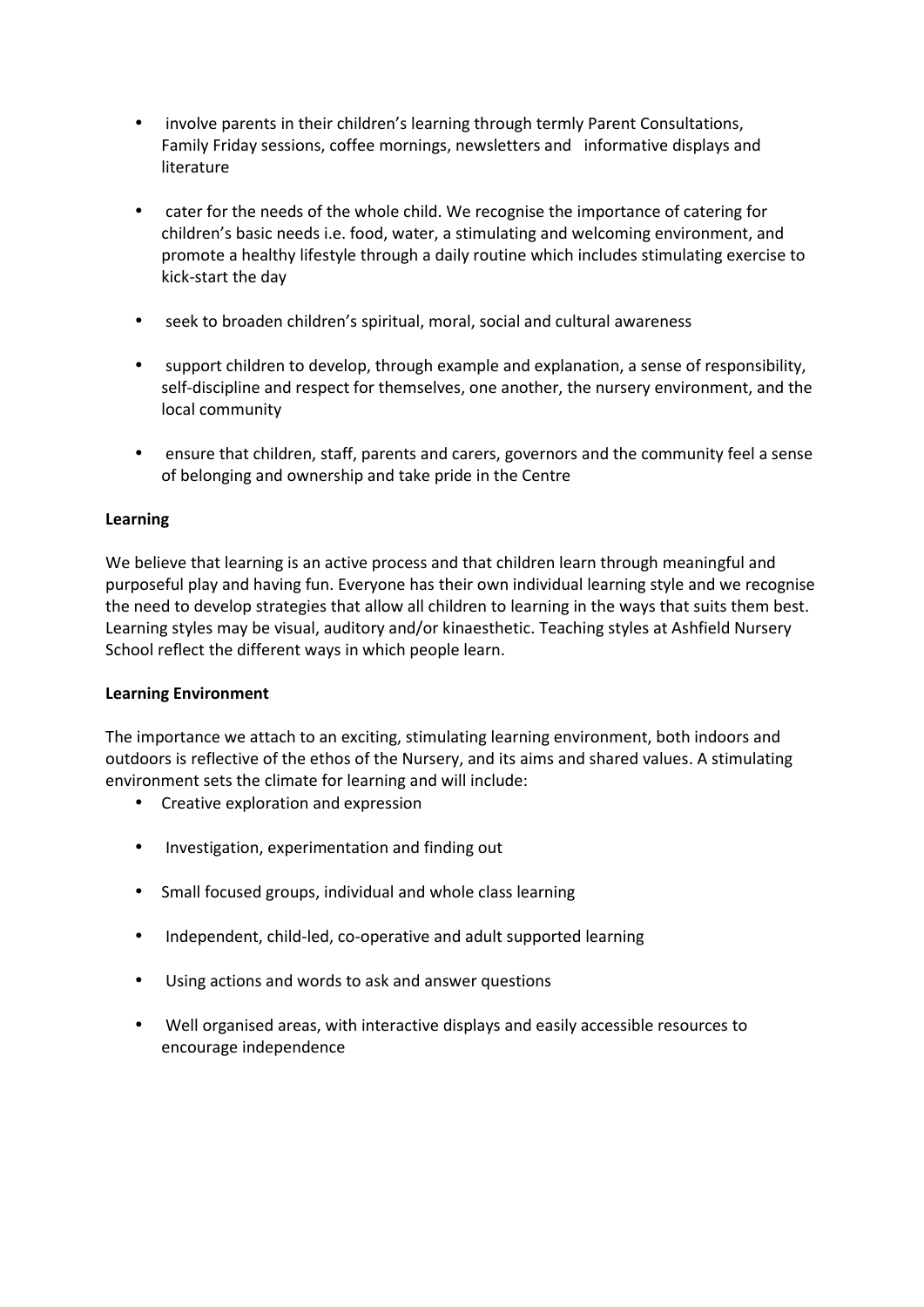## **Effective Teaching**

Everyone has an important role to play in contributing to learning, therefore the term 'educator' can equally apply to parents, teachers, early years practitioners and other children. Effective educators support learning by being alongside the child - modelling, scaffolding, validation and extending learning.

Teaching should be relevant, creative, inspirational and enthusiastic, within an atmosphere of trust and respect. We believe that educators teach best when they:

- have a good knowledge of the individual's abilities, learning styles and attainments
- use observations and evaluations of individual children's learning, interests, preferences and needs to inform future planning
- have clear expectations of what the children are expected to achieve
- are able to relate learning intentions to the children's own life experiences
- develop the child's ability to independently think and problem solve
- actively promote positive behaviours which create an environment in which learning can take place
- challenge stereotypes and promote a positive appreciation of difference
- share a sense of enjoyment and excitement with the children

## **Roles and Responsibilities**

#### **The school's Governing Body**

Our governors agree, support, monitor and review the Nursery policy on Teaching and Learning. In particular they:

- ensure that the building and premises are best used to support successful teaching and learning
- monitor teaching and learning strategies in light of health and safety
- ensure the policies promote high quality learning experiences
- keep themselves informed through regular meetings with staff and visits to the Nursery, including Learning Walks based on current objectives in the School Improvement Plan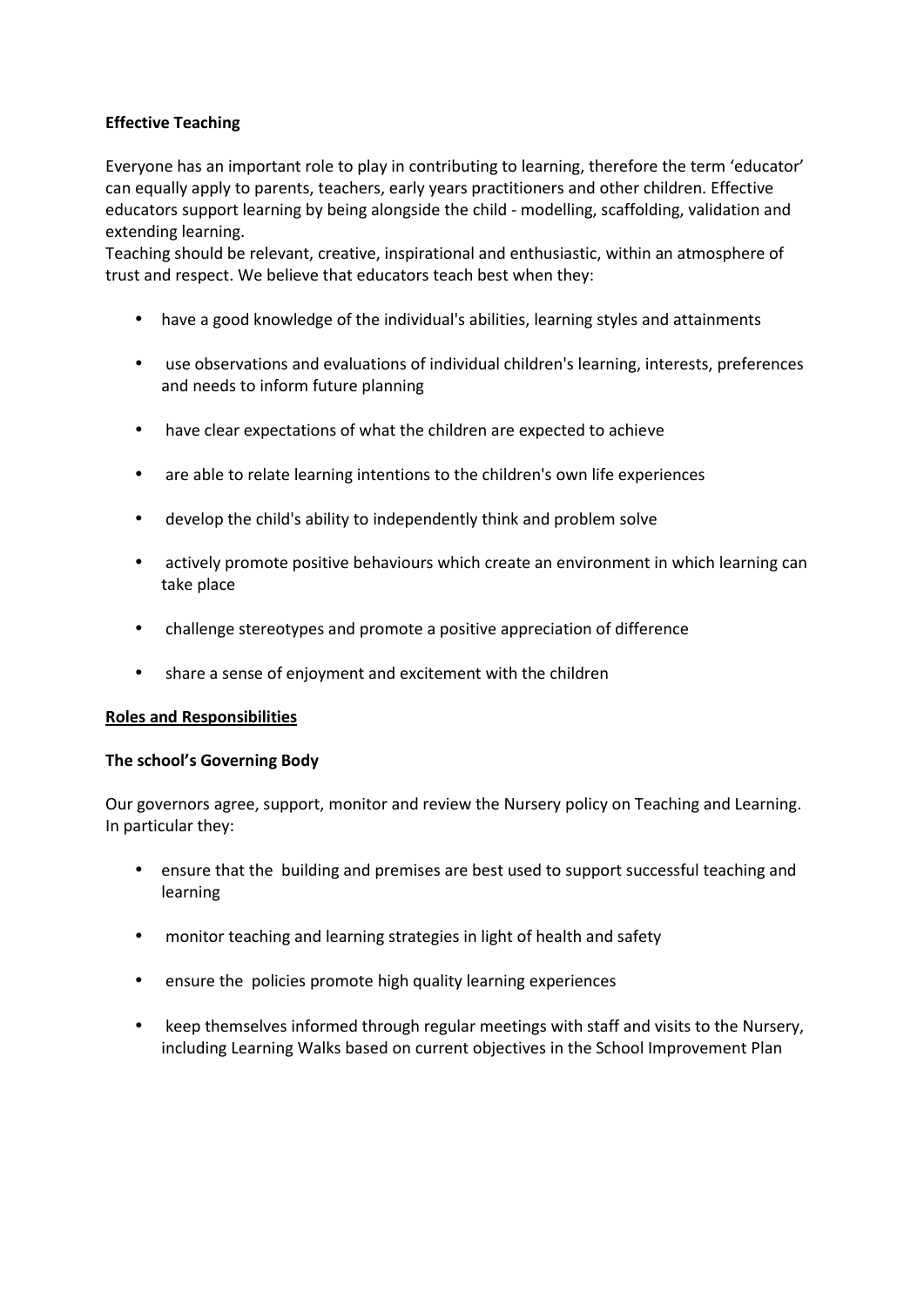## **The Nursery's Role**

To give children the best possible learning experiences we will:

- provided a broad and balanced curriculum and recognise and meet individual needs
- provide a caring, inspirational and happy learning environment
- keep parents informed about the Nursery's curriculum and events
- keep parents informed about their child's achievements and progress by ensuring that Learning Journals are up to date and available, and by holding termly Parent Consultations, family Friday sessions, informal conversations, and having an open door policy
- discuss with parents any concerns
- work with parents to support their child's learning at home
- support staff development through an effective performance management system
- monitor the quality of teaching and learning
- make use of enrichment activities and events to enhance children's learning and life chances
- focus on early intervention using the Nursery's network of services to support families and remove barriers to children's learning opportunities, and thus raise expectations and achievements

## **Parents' Role**

To support their child's learning by:

- ensuring children attend regularly and give reasons for any absence
- ensuring their children are appropriately dressed for the weather in clothing in which the child feels comfortable to explore freely
- keeping the Nursery informed about concerns or problems which may affect their child's behaviour or well-being
- Attending Parent Consultations and taking advantage of other opportunities to support the Nursery